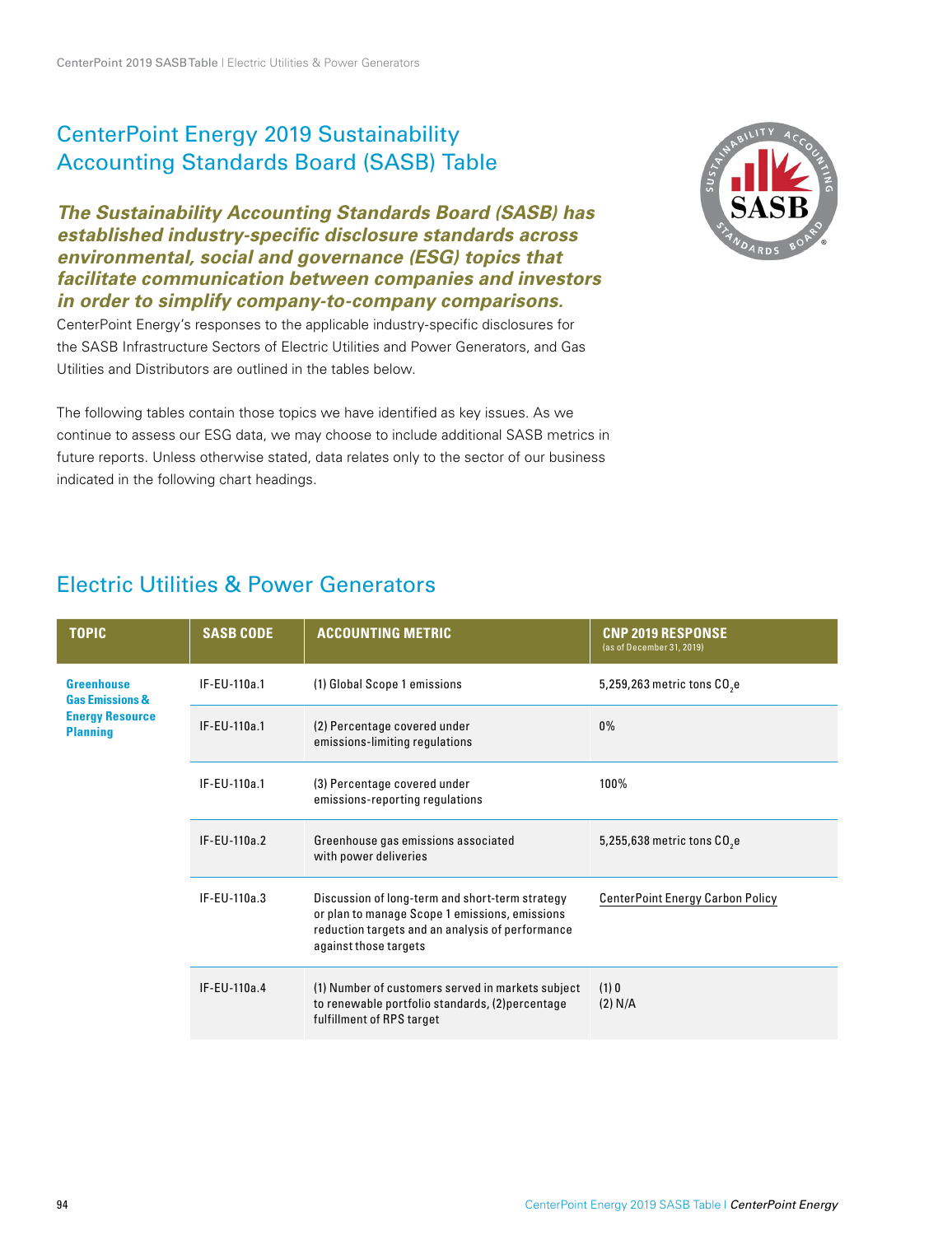### Electric Utilities & Power Generators

| <b>TOPIC</b>                          | <b>SASB CODE</b> | <b>ACCOUNTING METRIC</b>                                                                                                                            | <b>CNP 2019 RESPONSE</b><br>(as of December 31, 2019)                                                                                         |
|---------------------------------------|------------------|-----------------------------------------------------------------------------------------------------------------------------------------------------|-----------------------------------------------------------------------------------------------------------------------------------------------|
| <b>Air Quality</b>                    | IF-EU-120a.1     | $(1)$ NO <sub>x</sub>                                                                                                                               | 4,530 metric tons                                                                                                                             |
|                                       | IF-EU-120a.1     | $(2)$ SO <sub>2</sub>                                                                                                                               | 4,643 metric tons                                                                                                                             |
|                                       | IF-EU-120a.1     | (3) Particulate matter                                                                                                                              | 273.2 metric tons                                                                                                                             |
|                                       | IF-EU-120a.1     | $(4)$ Lead                                                                                                                                          | 0.350 metric tons                                                                                                                             |
|                                       | IF-EU-120a.1     | (5) Mercury                                                                                                                                         | 0.135 metric tons                                                                                                                             |
| <b>Water</b><br><b>Management</b>     | IF-EU-140a.1     | (1) Total water withdrawn, (2) total<br>water consumed, percentage of each<br>in regions with high or extremely high<br>baseline water stress       | $(1)$ 236,301 thousand cubic<br>meters withdrawn, 0%<br>(2) 8,7467 thousand cubic<br>meters consumed, 0%                                      |
|                                       | IF-EU-140a.2     | Number of incidents of non-compliance<br>associated with water quantity and/or<br>quality permits, standards and regulations                        | 0                                                                                                                                             |
|                                       | IF-EU-140a.3     | Description of water management risks and<br>discussion of strategies and practices to<br>mitigate those risks                                      | <b>Water Section of Corporate</b><br><b>Responsibility Report</b>                                                                             |
| <b>Coal Ash</b><br><b>Management</b>  | IF-EU-150a.1     | Amount of coal combustion residuals generated,<br>percentage recycled                                                                               | 344,129 metric tons, 90.72% recycled                                                                                                          |
| <b>Energy</b><br><b>Affordability</b> | IF-EU-240a.1     | Average retail electric rate for (1) residential, (2)<br>commercial and (3) industrial customers                                                    | CenterPoint Energy Indiana<br><b>Electric Rates &amp; Tariffs</b><br><b>CenterPoint Energy Houston</b><br><b>Electric Rates &amp; Tariffs</b> |
|                                       | IF-EU-240a.4     | Discussion of impact of external factors on<br>customer affordability of electricity, including the<br>economic conditions of the service territory | CenterPoint Energy 10-K                                                                                                                       |
| <b>Workforce Health</b><br>and Safety | IF-EU-320a.1     | .<br>Total recordable incident rate (TRIR)                                                                                                          | 1.7 - Relates to the company as a whole.                                                                                                      |
| <b>End Use Efficiency</b><br>& Demand | IF-EU-420a.1     | Percentage of electric utility revenues from rate<br>structures that are decoupled or contain a lost<br>revenue adjustment mechanism                | 0.43% of total electric revenue                                                                                                               |
|                                       | IF-EU-420a.2     | Percentage of electric load served<br>by smart grid technology                                                                                      | 99%                                                                                                                                           |
|                                       | IF-EU-420a.3     | Customer electricity savings from<br>efficiency measures                                                                                            | 260,265 MWh                                                                                                                                   |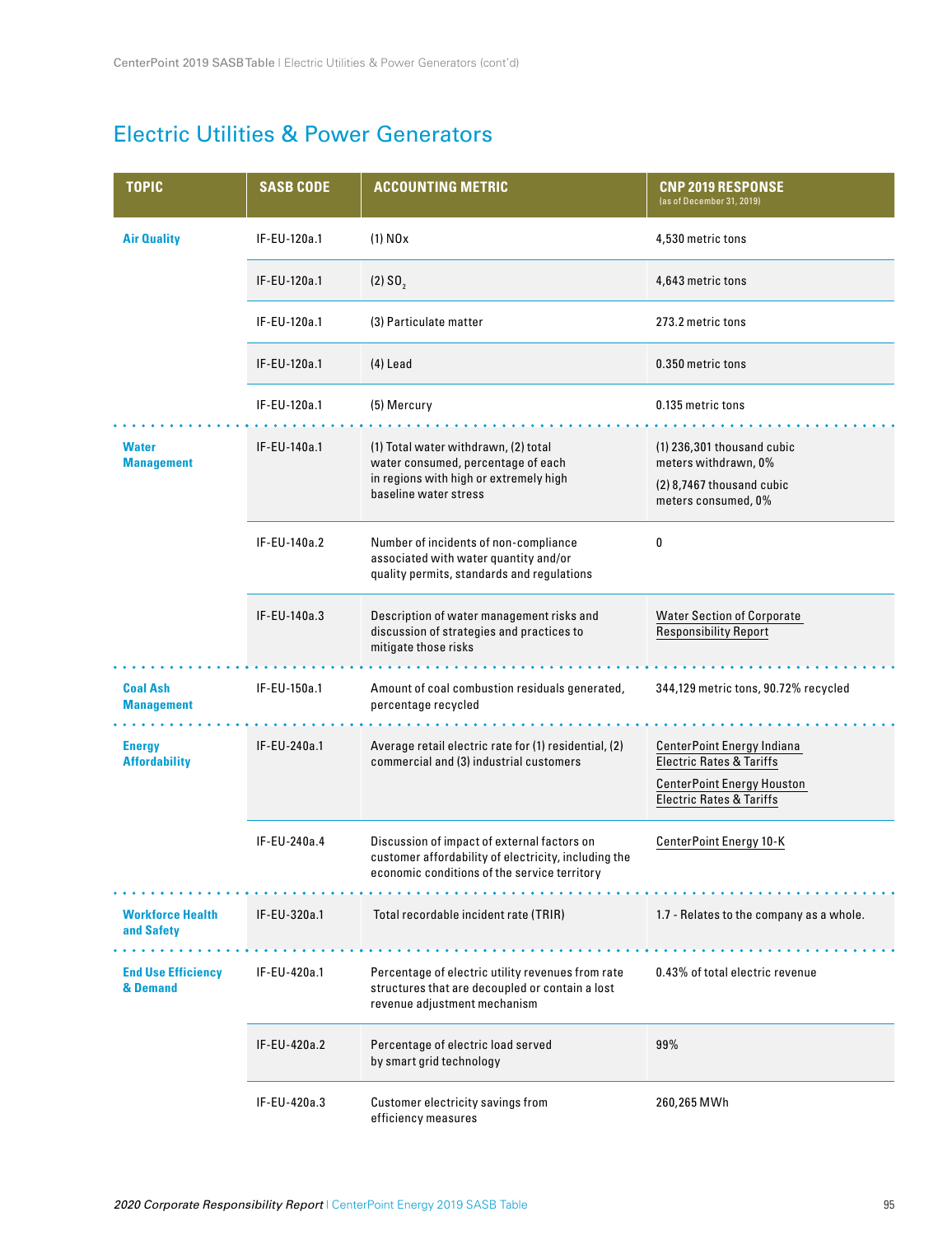# Electric Utilities & Power Generators

| <b>TOPIC</b>                                              | <b>SASB CODE</b> | <b>ACCOUNTING METRIC</b>                                                                                                                                                                                                | <b>CNP 2019 RESPONSE</b><br>(as of December 31, 2019)                                                 |
|-----------------------------------------------------------|------------------|-------------------------------------------------------------------------------------------------------------------------------------------------------------------------------------------------------------------------|-------------------------------------------------------------------------------------------------------|
| <b>Nuclear Safety</b><br>& Emergency<br><b>Management</b> | IF-EU-540a.1     | Total number of nuclear power units, broken down<br>by U.S. Nuclear Regulatory Commission (NRC)<br><b>Action Matrix Column</b>                                                                                          | N/A                                                                                                   |
|                                                           | IF-EU-540a.2     | Description of efforts to manage nuclear safety<br>and emergency preparedness                                                                                                                                           | N/A                                                                                                   |
| <b>Grid Resiliency</b>                                    | IF-EU-550a.2     | (1) System Average Interruption Duration<br>Index (SAIDI) (2) System Average Interruption<br>Frequency Index (SAIFI), and (3) Customer<br>Average Interruption Duration Index (CAIDI),<br>inclusive of major event days | <b>CenterPoint Energy Houston Electric-</b><br>SADI 227.61, SAIFI 1.7, CAIDI 128.79                   |
|                                                           |                  |                                                                                                                                                                                                                         | CenterPoint Energy Indiana -<br>SAIDI 174, SAIFI 1.37, CAIDI 127                                      |
| <b>Activity Metrics</b>                                   | IF-EU-000.A      | Number of: (1) residential, (2) commercial<br>and industrial customers served                                                                                                                                           | Residential - 2,372,135<br>Commercial and Industrial - 310,093                                        |
|                                                           | IF-EU-000.C      | Length of transmission and distribution lines                                                                                                                                                                           | 4,864 transmission miles, 62,280<br>distribution miles                                                |
|                                                           | IF-EU-000.D      | Total electricity generated and percentage<br>in regulated markets                                                                                                                                                      | 4,981,193 MWh electricity generated<br>100% of total electricity is generated<br>in regulated markets |